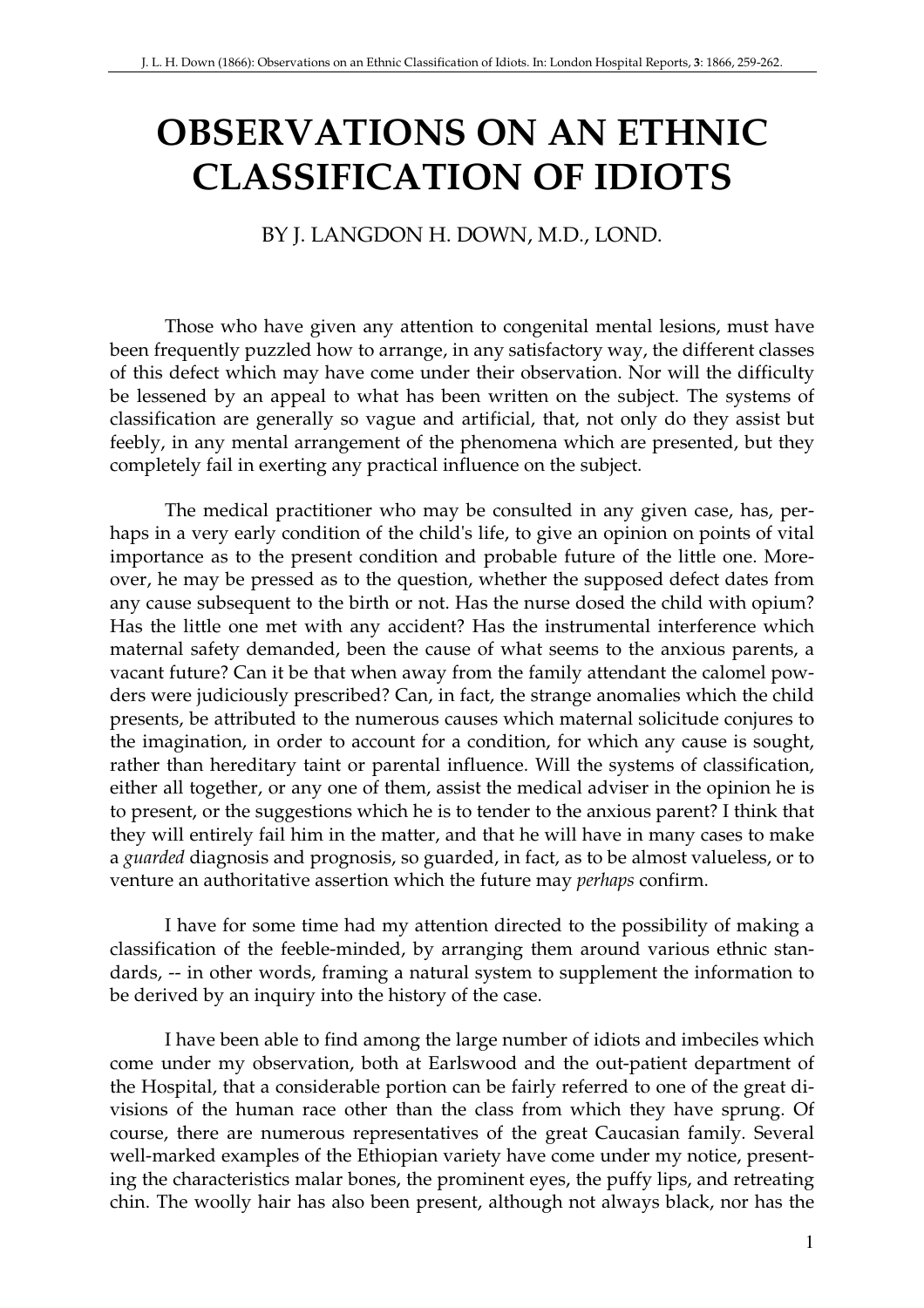skin acquired pigmentary deposit. They have been specimens of white negroes, although of European descent.

Some arrange themselves around the Malay variety, and present in their soft, black, curly hair, their prominent upper jaws and capacious mouths, types of the family which people the South Sea Islands.

Nor has there been wanting the analogues of the people who with shortened foreheads, prominent cheeks, deep-set eyes, and slightly apish nose, originally inhabited the American Continent.

The great Mongolian family has numerous representatives, and it is to this division, I wish, in this paper, to call special attention. A very large number of congenital idiots are typical Mongols. So marked is this, that when placed side by side, it is difficult to believe that the specimens compared are not children of the same parents. The number of idiots who arrange themselves around the Mongolian type is so great, and they present such a close resemblance to one another in mental power, that I shall describe an idiot member of this racial division, selected from the large number that have fallen under my observation.

The hair is not black, as in the real Mongol, but of a brownish colour, straight and scanty. The face is flat and broad, and destitute of prominence. The cheeks are roundish, and extended laterally. The eyes are obliquely placed, and the internal canthi more than normally distant from one another. The palpebral fissure is very narrow. The forehead is wrinkled transversely from the constant assistance which the levatores palpebrarum derive from the occipito-frontalis muscle in the opening of the eyes. The lips are large and thick with transverse fissures. The tongue is long, thick, and is much roughened. The nose is small. The skin has a slight dirty yellowish tinge, and is deficient in elasticity, giving the appearance of being too large for the body.

The boy's aspect is such that it is difficult to realize he is the child of Europeans, but so frequently are these characters presented, that there can be no doubt that these ethnic features are the result of degeneration.

The Mongolian type of idiocy occurs in more than ten per cent. of the cases which are presented to me. They are always congenital idiots, and never result from accidents after uterine life. They are, for the most part, instances of degeneracy arising from tuberculosis in the parents. They are cases which very much repay judicious treatment. They require highly azotised food with a considerable amount of oleaginous. They have considerable power of imitation, even bordering on being mimics. They are humorous, and a lively sense of the ridiculous often colours their mimicry. This faculty of imitation may be cultivated to a very great extent, and a practical direction given to the results obtained. They are usually able to speak; the speech is thick and indistinct, but may be improved very greatly by a well-directed scheme of tongue gymnastics. The co-ordinating faculty is abnormal, but not so defective that it cannot be greatly strengthened. By systematic training, considerable manipulative power may be obtained.